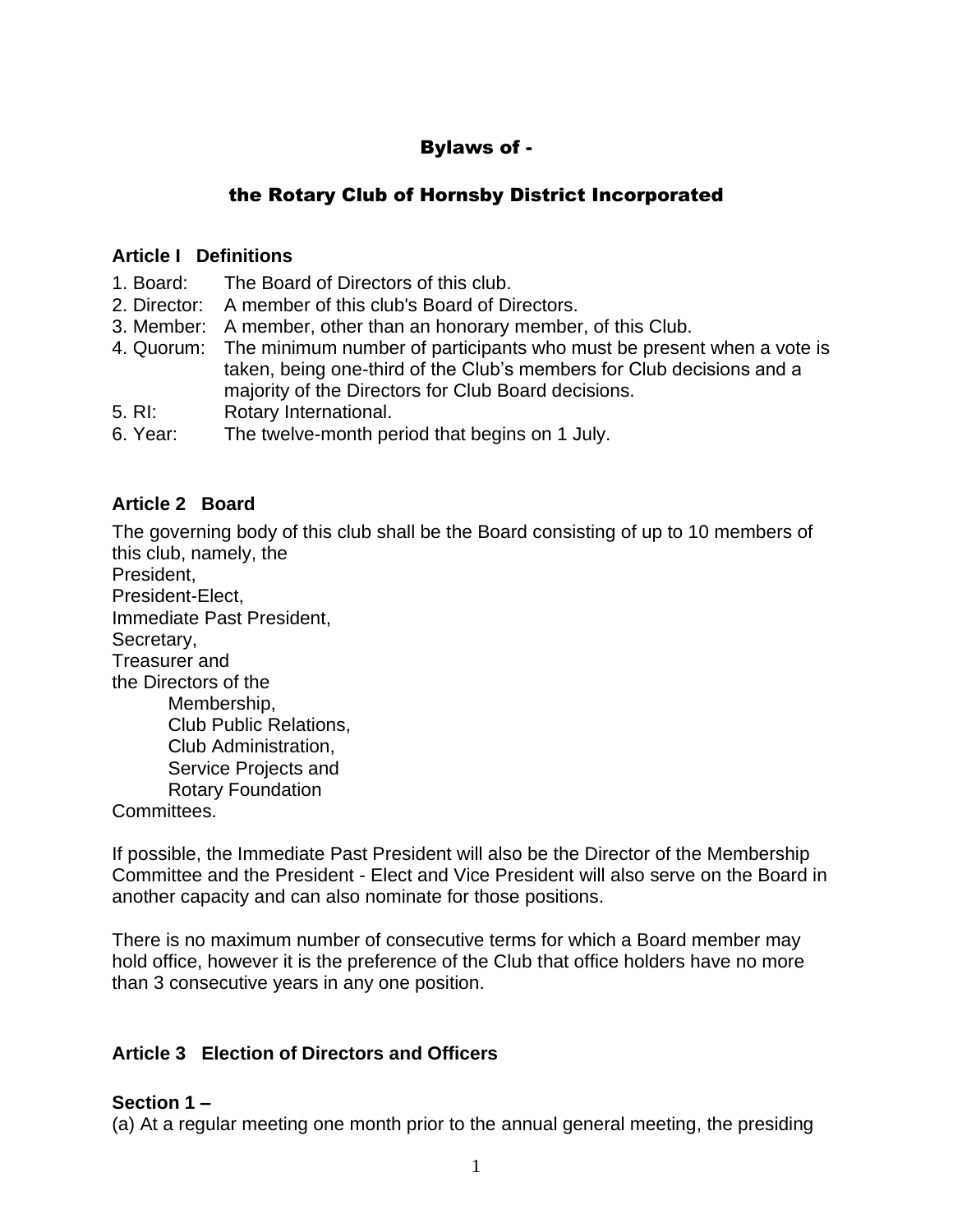officer shall ask for nominations by members of the club for President – Elect, Vice President, Secretary, Treasurer and Directors.

(b) The nominations shall be presented by members to the Secretary in writing at least 7 days before the time for election. The nominations duly made shall be placed on a ballot in alphabetical order under the positions of President – Elect, Vice President, Secretary, Treasurer and Directors and shall be voted for at the annual general meeting.

(c) The candidate for President – Elect receiving a majority of the votes shall be declared elected to that office and shall serve as a Director for the year commencing on the first day of July next following the election and shall assume office as president on 1 July immediately following that year.

(d) The candidates for Secretary and Treasurer receiving a majority of the votes shall be declared elected to those positions.

(e) The five candidates for Director receiving a majority of the votes shall be declared elected as Directors.

- **Section 2 –**Within two months after their election, the President Elect and Directorselect shall determine between themselves the allocation of the committee directors and elect a sergeant at arms
- **Section 3 –** A vacancy in the Board or any office shall be filled by action of the remaining board members.
- **Section 4 –** A vacancy in the position of any officer-elect or director-elect shall be filled by action of the remaining members of the board-elect.

# **Article 4 Duties of Particular Offices**

**Section 1 – President.** It shall be the duties of the President to preside at meetings of the Club and the Board and to perform other duties as ordinarily pertain to the office of president.

# **Section 2 – Secretary.**

It shall be the duty of the secretary to

- (a) keep membership records;
- (b) send out notices of club, board, and committee meetings;
- (c) record and preserve the minutes of such meetings: (i) minutes of proceedings at a meeting must be signed by the chairperson of the meeting or by the chairperson of the next succeeding meeting; (ii) the signature of the chairperson may be transmitted by electronic means for the purposes of sub-clause (c)(i);
- (d) report as required to RI, including the semiannual reports of membership on 1 January and 1 July of each year, which shall include per capita dues for all members and prorated dues for active members who have been elected to membership in the club since the start of the July or January semiannual reporting period;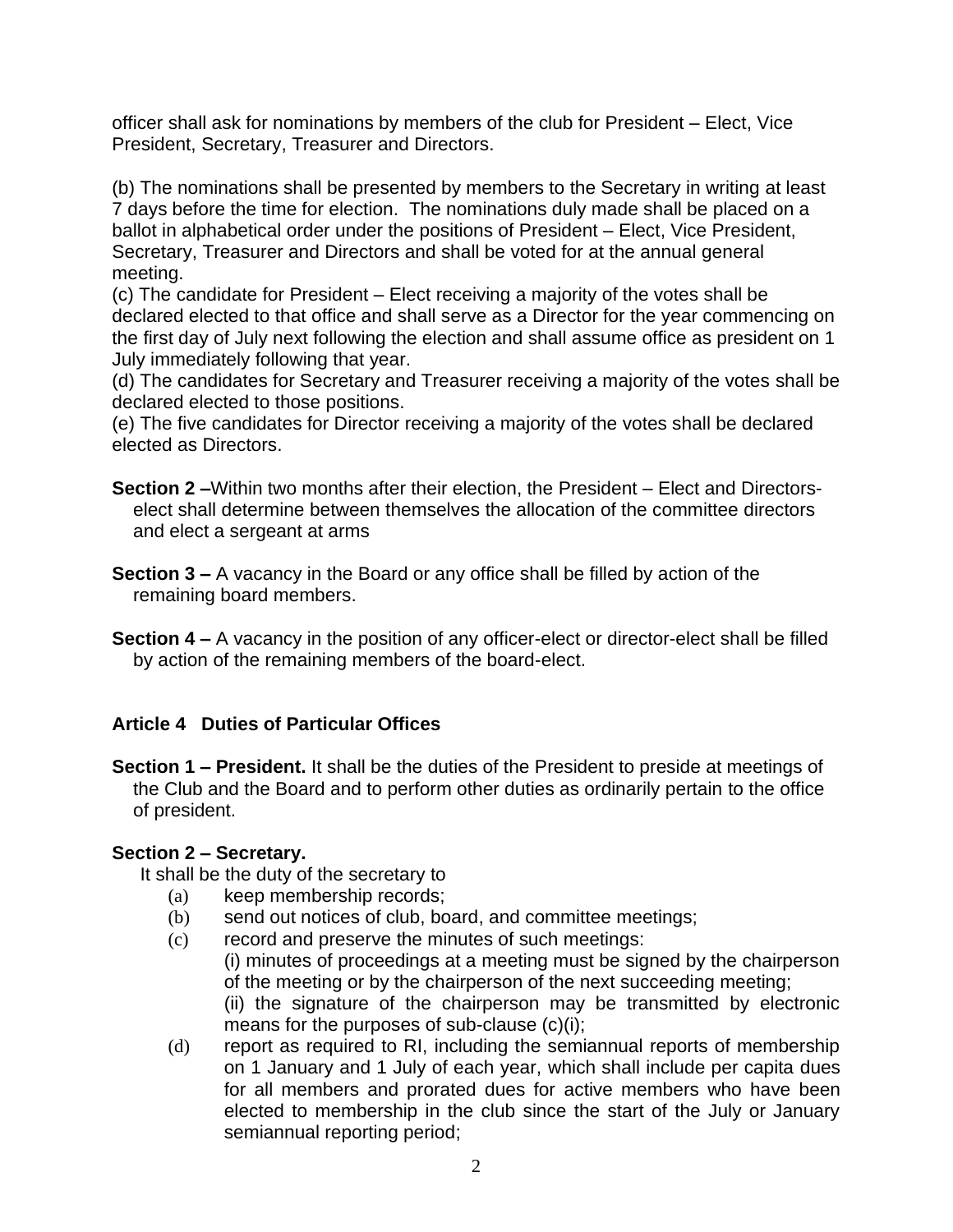- (e) report changes in membership;
- (f) collect and remit RI official magazine subscriptions; and
- $(g)$  perform other duties as usually pertain to the office of secretary.

# **Section 3 – Public Officer**

- (a) For the purpose of the Associations Incorporation Act 2009, the Secretary of the club shall also be the Public Officer unless the Board by resolution appoints some other Member to that position.
- (b) Except as otherwise provided by these bylaws, the Public Officer shall keep custody or control all records, books and other documents relating to the club.
- (c) The records, books and other documents of the club shall be open to inspection, free of charge, by a Member of the club at any reasonable hour in hard copy form.
- (d) For the purposes of Associations Incorporation Act 2009, the Public Officer shall:
	- (i) keep a register in written or electronic form of the members of the Board including the particulars prescribed by section 29,
	- (ii) establish and maintain a register of members of the Club (whether in written or electronic form) specifying the name and postal, residential or email address together with the date on which they became a member;
	- (iii) keep the registers at his or her residential address,
	- $(iii)$  if the Club has ceased to exist, keep the registers for a period of 5 years after the Club has ceased to exist,
	- (iv) make available a current hard copy of the registers to be inspected by any person without payment of any fee, at all reasonable hours,
	- (v) lodge documents with the Commissioner for Fair Trading as required by section 45 in consultation with the Board and Treasurer.

**Section 4 – Treasurer.** It shall be the duty of the Treasurer to

- (a) have custody of all funds,
- (b) account for all funds to the club annually and at any other time upon demand by the Board,
- (c) perform other duties as pertains to the office of treasurer,
- (d) upon retirement from office, hand over to the incoming treasurer or to the president all funds, books of accounts, or any other club property, and
- (e) as soon as practicable after the end of each financial year, cause financial statements and an audit reports thereof to be prepared and presented to the Board, the Annual General Meeting and the Commissioner for Fair Trading as required by sections 47, 48 and 49 of the Associations Incorporation Act 2009 and sections 22 and 24 of the Charitable Fundraising Act 1991.

**Section 5 – Sergeant-at-Arms**. The duties of the sergeant-at-arms shall be to manage the meetings of the Club and other duties as may be prescribed by the president or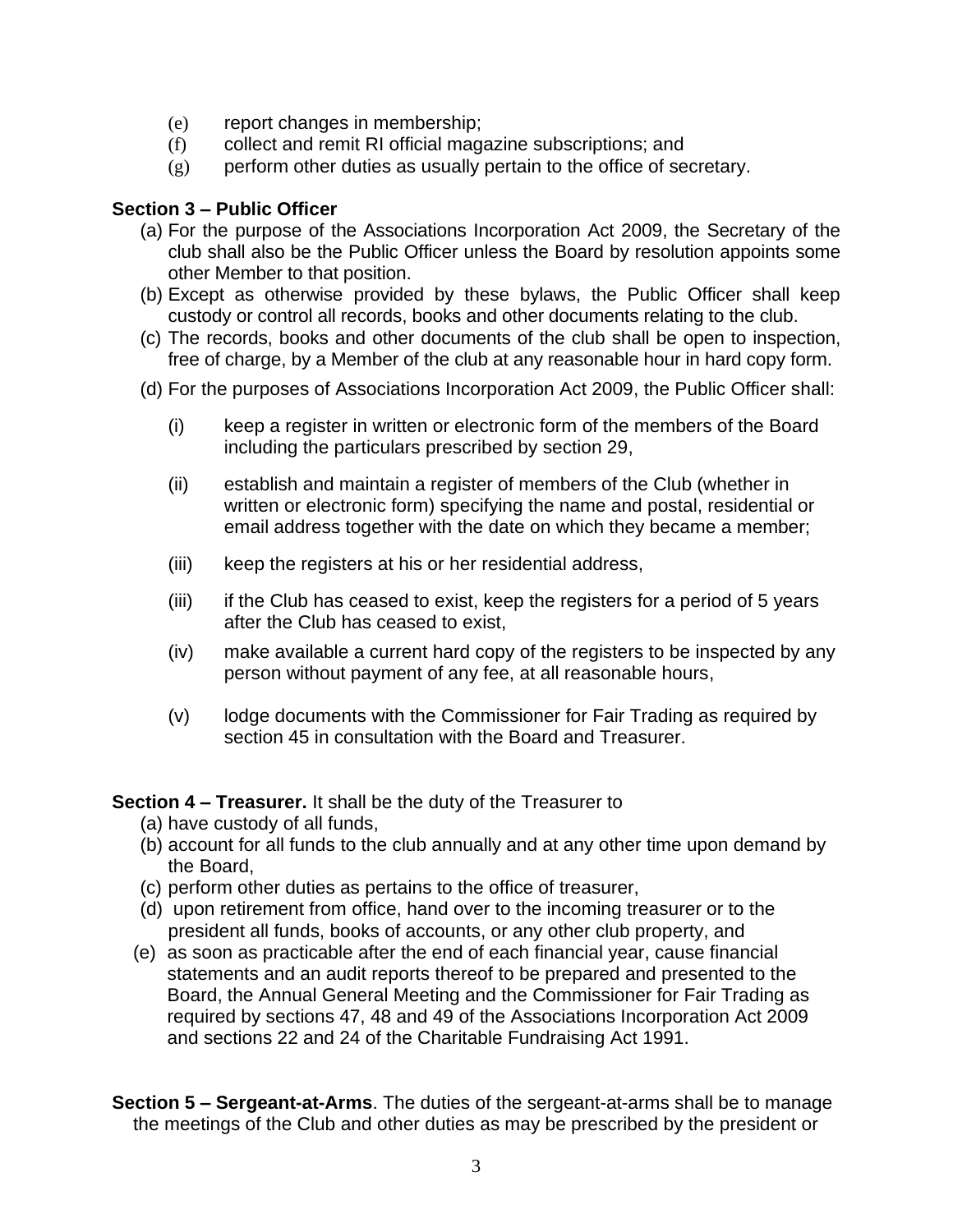the board.

## **Article 5 Meetings**

**Section 1 – Annual General Meeting***.* An annual general meeting of this club shall be held by December each year, at which time the election of officers and directors to serve for the ensuing year shall take place together with the items of business referred to in Article 18 below.

#### **Section 2 – Regular Weekly Meetings**

- (a) The regular weekly meetings of this Club shall be held on Monday at 6.30pm.
- (b) As allowed by Article 7 of the Constitution, Article 8, Section 1 (c) thereof is **amended** to read as follows: **Cancellation**. The board may cancel a regular meeting for any reason. The Board must ensure that this Club meets at least twice per month.
- (c) Due notice of any changes in or canceling of the regular meeting shall be given to all members of the Club.
- (d) As allowed by Article 7 of the Constitution, Article 12 of the Constitution is **deleted** and the following Article is substituted:

## **Article 12 –**

- (a) It is expectation of this Club that Members will try to participate in one half of the all Club meetings, Committee Meetings, Social and Project events.
- (b) It is the wish of this Club that Members take the opportunities to attend and participate in meetings and events of RI, Rotary Districts other Rotary, Rotaract and Interact Clubs, the Rotary Leadership Institute and involves themselves in online and other research and activities regarding Rotary.

(e) As allowed by Article 7 of the Constitution, Article 15, Section 4 of the Constitution is **deleted**.

## **Section 3 – Quorum**

One-third of the membership shall constitute a quorum at the annual and regular meetings of this club.

## **Section 4 – Board Meetings**

Regular meetings of the board shall be held at least each month or at such other times as the Board determines. Special meetings of the board shall be called by the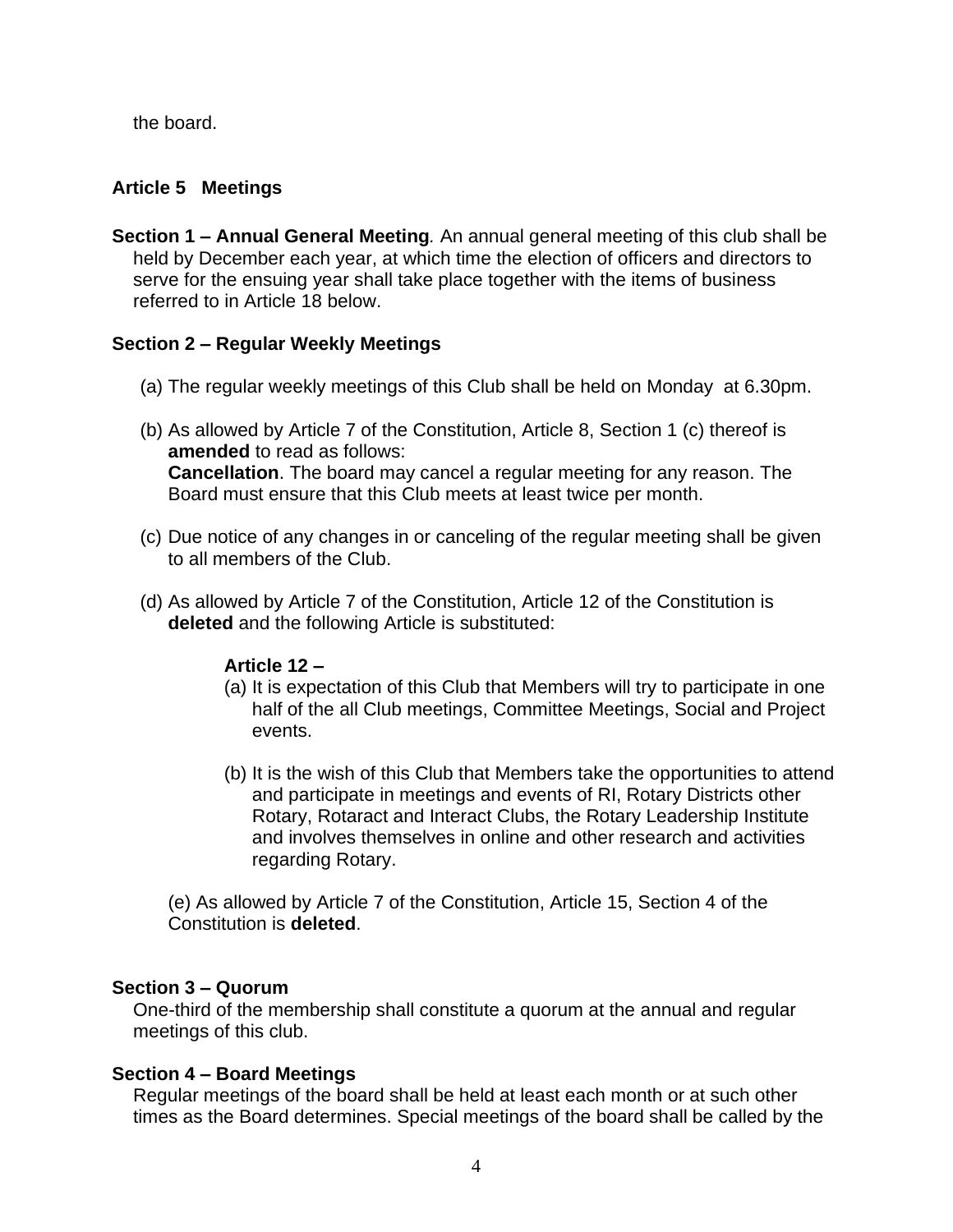president, whenever deemed necessary, or upon the request of two (2) directors, due notice having been given.

#### **Section 5 – Quorum at Board Meetings**

A majority of the Board Members shall constitute a quorum of the Board.

## **Article 6 Method of Voting**

The business of this Club shall be transacted by a vote on the voices except the election of President -Elect and Directors, which shall be by ballot. The Board may determine that a specific resolution be considered by ballot rather than by a vote on the voices.

# **Article 7 Fees and Dues**

The annual membership fees shall be as prescribed by the Board from time to time, payable semiannually on the first day of July and of January, with the understanding that a portion of each semiannual payment shall be applied to district per capita dues and each Member's subscription to the RI official regional magazine Rotary Down Under or The Rotarian if requested.

# **Article 8 Five Avenues of Service**

The five Avenues of Service are the philosophical and practical framework for the work of this Rotary Club being Club Service, Vocational Service, Community Service, International Service, and Youth Service. This club will be active in each of the five Avenues of Service.

# **Article 9 Committees**

## **Section 1 - General**

- (a) Club committees are charged with carrying out the annual and long-range goals of the club based on the five Avenues of Service.
- (b) The President-Elect, President, and immediate Past President should work together to ensure continuity of leadership and succession planning.
- (c) When feasible, committee members should be appointed to the same committee for up to three years to ensure consistency and continuity.
- (d) The President-Elect is responsible for appointing committee members to fill vacancies and conducting planning meetings with the incoming board prior to the start of their year in office.
- (e) The President shall be ex officio a member of all committees and, as such, shall have all the privileges of membership thereon.
- (f) Each committee shall transact its business as is delegated to it in these bylaws and such additional business as may be referred to it by the President or the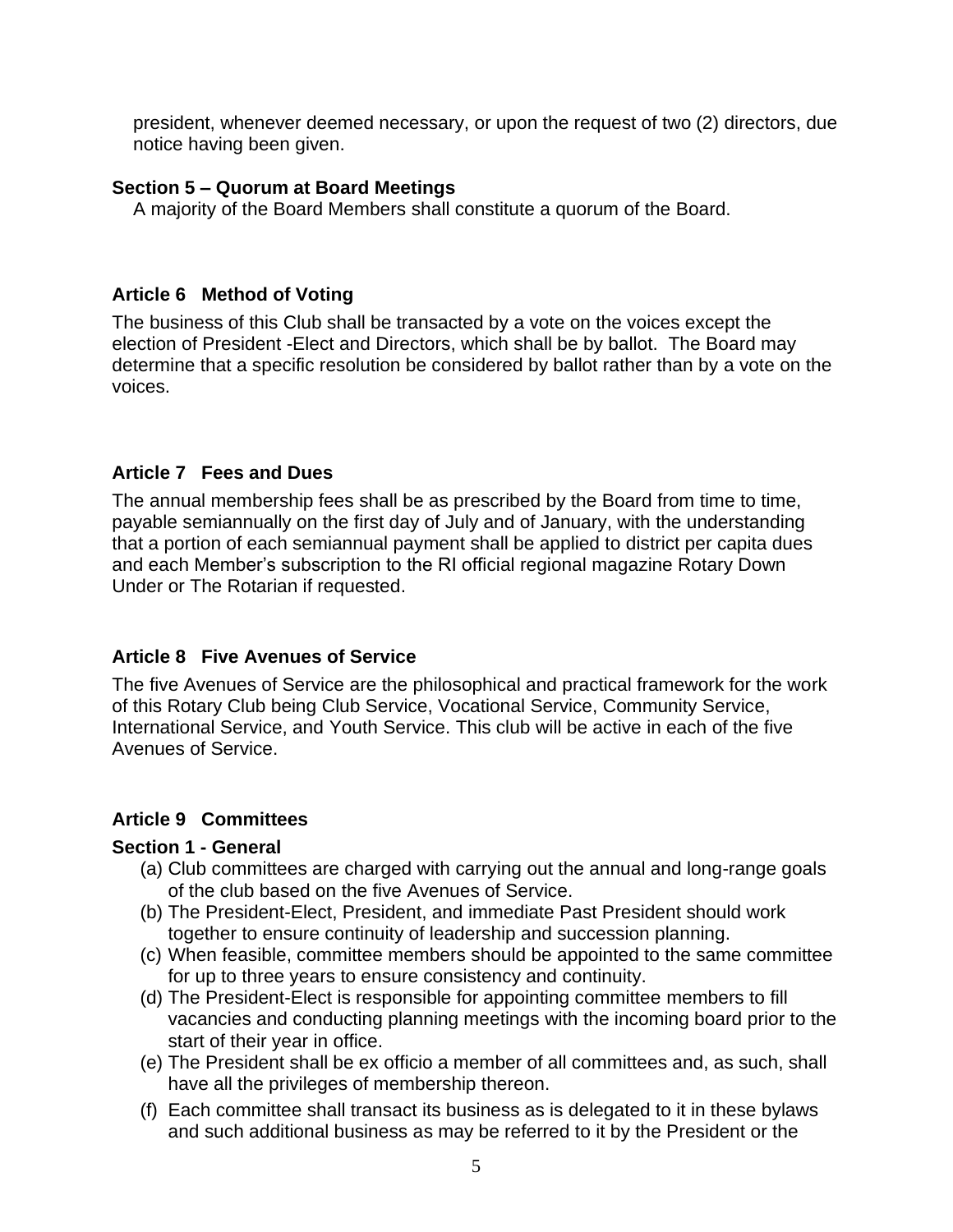Board. Except where special authority is given by the Board, such committees shall not take action until a report has been made and approved by the Board.

(g) Each chair shall be responsible for regular meetings and activities of the committee, shall supervise and coordinate the work of the committee, and shall report to the board on all committee activities.

# **Section 2 – Leadership Committees**

Standing committees shall be appointed as follows:

# **(a) Membership**

This committee should develop and implement a comprehensive plan for the recruitment and retention of members.

# **(b) Club Public Image**

This committee should develop and implement plans to provide the public with information about Rotary and to promote the Club's service projects and activities.

# **(c) Club Administration**

- (i) This committee should conduct activities associated with the effective operation of the club.
- (ii) the chairman of the Club Service Committee shall be responsible for all Club Service activities and shall supervise and coordinate the work of all committees appointed on particular phases of Club Service.
- (iii) the Club Service committee shall consist of the Director of Club Administration and the officers appointed on particular phases of Club **Service**
- (iv) the President shall, subject to the approval of the Board, appoint the following Officers on particular phases of Club Service as are considered necessary:

Attendance, Club Bulletin, Fellowship activities, Magazine, Program, Classifications, Insurance, Child Protection, and Rotary Information.

(v) where feasible and practicable in the appointment of Club Officers, there should be provision for continuity of office.

# **(d) The Rotary Foundation**

This committee should develop and implement plans to support The Rotary Foundation through both financial contributions and program participation

# **(e) Service Projects**

(i) This committee should develop and implement educational, humanitarian, and vocational projects that address the needs of its community and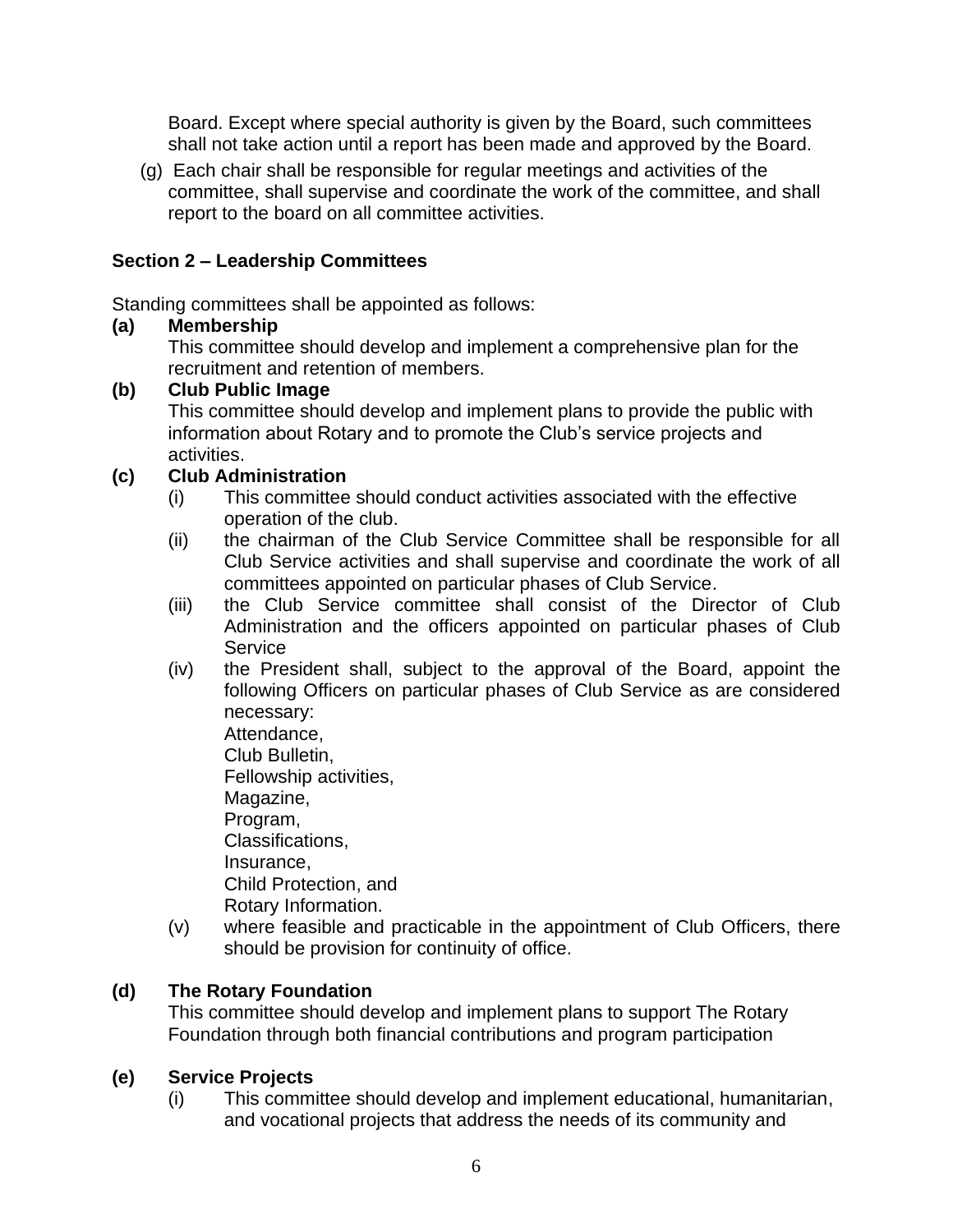communities in other countries.

(ii) The service projects committee will consist of the chairman of the Operational Committees for the Avenues of Vocational Service, Community Service, Youth Service and International Service.

#### **Section 3 – Operational Committees**

(a) The President shall, subject to the approval of the Board, appoint the following standing Operational committees:

Vocational Service Committee Community Service Committee International Service Committee Youth Service Committee

(b) The President shall, subject to the approval of the Board also appoint such committees on particular phases of Club Service, Vocational Service, Community Service, International Service and Youth Service as are considered necessary.

(c) The Vocational Service, Community Service, International Service and Youth Service Committees shall each consist of a chairman and not less than two (2) other members.

(d) Additional ad hoc committees may be appointed as needed.

## **Article 10 Duties of Committees**

The duties of all committees shall be established and reviewed by the President for his or her year. In declaring the duties of each, the President shall reference to appropriate RI materials.

Each committee shall have a specific mandate, clearly defined goals and action plans established by the beginning of each year for implementation during the course of the year. It shall be the primary responsibility of the President-Elect to provide the necessary leadership to prepare a recommendation for club committees, mandates, goals and plans for presentation to the Board in advance of the commencement of the year as noted above.

## **Article 11 Finances**

**Section 1 –** Prior to the beginning of each fiscal year, the Board shall prepare a budget of estimated income and expenditures for the year, which shall stand as the limit of expenditures for these purposes, unless otherwise ordered by action of the Board. The budget shall be broken into two separate parts: one in respect of club operations and one in respect of charitable/service operations.

## **Section 2 –**

(a) The Treasurer shall deposit all Club funds in a bank named by the Board. The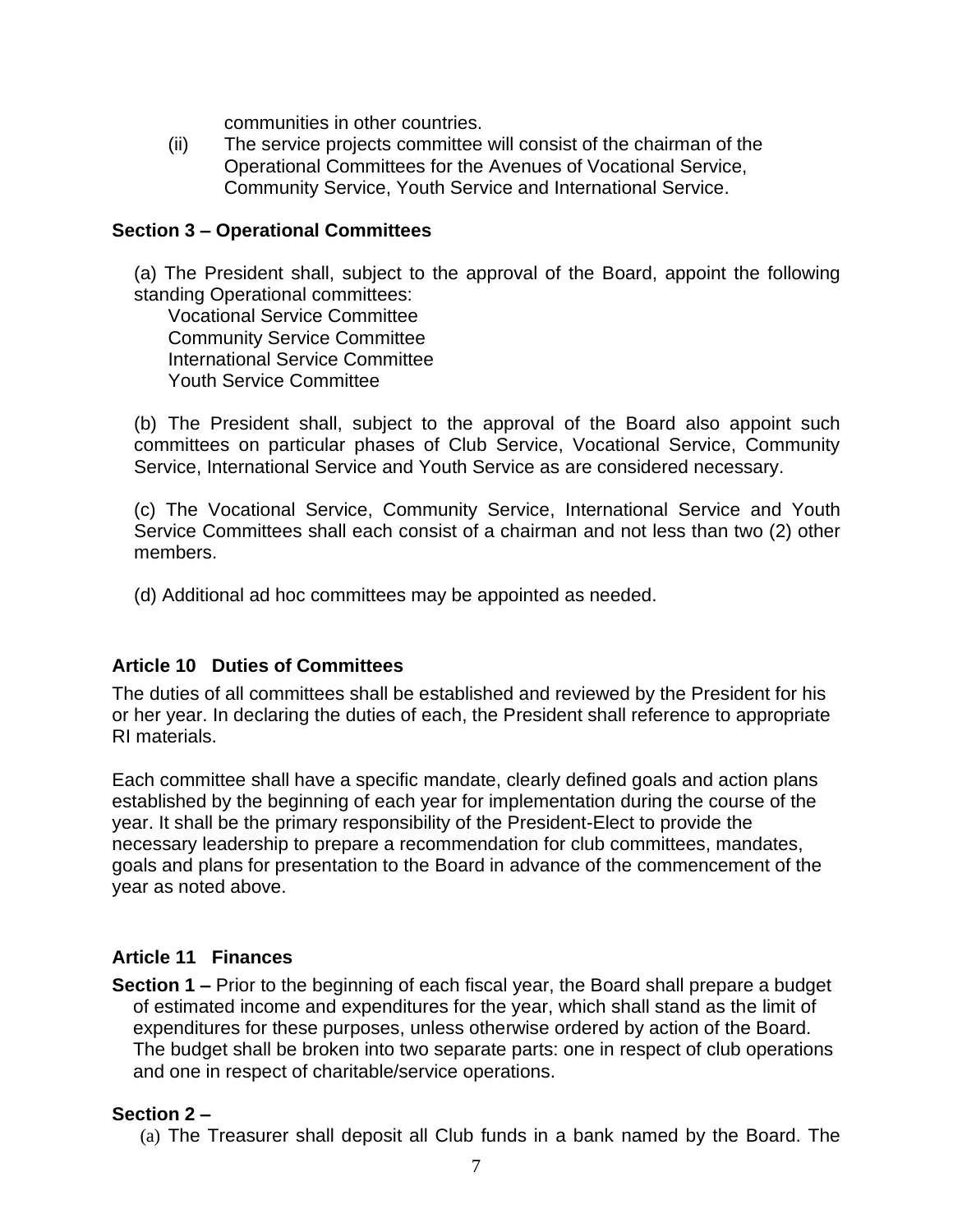Club funds shall be divided into two separate parts: club operations and service projects.

- (b) The funds of the club shall be derived from annual membership dues, donations and, subject to any resolution passed by the club in general meeting, such other sources as the Board determines.
- (c) The Club shall as soon as practicable after receiving money, issue an appropriate receipt.
- (d) Subject to any resolution passed by the Club in general meeting, the funds of the Club shall be used in pursuance of the objects of the Club in such manner as the Board determines
- **Section 3 –** All bills shall be paid by the Treasurer or other authorized officer and such payments must be approved by the Board. Such approval can occur after the payments have been made.

**Section 4 –** As soon as practicable after the end of each financial year, the Board: (a) must cause financial statements for that year to be prepared in relation to the club's financial affairs (including its affairs as trustee of any trust), and (b) must cause the financial statements to be audited in time for them to be submitted to the club's next annual general meeting, such audit to be in compliance with requirements of the Associations Incorporation Act 2009.

**Section 5 –** The fiscal year of this club shall extend from 1 July to 30 June, and for the collection of Members' dues shall be divided into two (2) semiannual periods extending from 1 July to 31 December, and from 1 January to 30 June. The payment of per capita dues and RI official magazine subscriptions shall be made on 1 July and 1 January of each year on the basis of the membership of the Club on those dates.

**Section 6** - The income and property of the Club however derived shall be applied solely toward the promotion of the objectives of the Club and no portion thereof shall be paid or transferred directly or indirectly by way of dividend or bonus or otherwise howsoever by way of profit to the Members of the club, provided that nothing herein shall prevent the payment in good faith of reasonable and proper rent for premises let by any Member of the club or reimbursement of expenses paid for by Club members.

# **Article 12 Commission for Children and Young People Act 1998**

- **Section 1** The Club shall comply with such of the provisions of the Child Protection (Working with Children Act) 2012 and the regulations thereunder as are applicable to it.
- **Section 2** Every Member should obtain a "Working With Children Check Clearance" in accordance with the Child Protection (Working with Children Act) 2012. If a Member does not obtain such a Clearance, they must not have any contact with children in the course of their membership activities of the Club.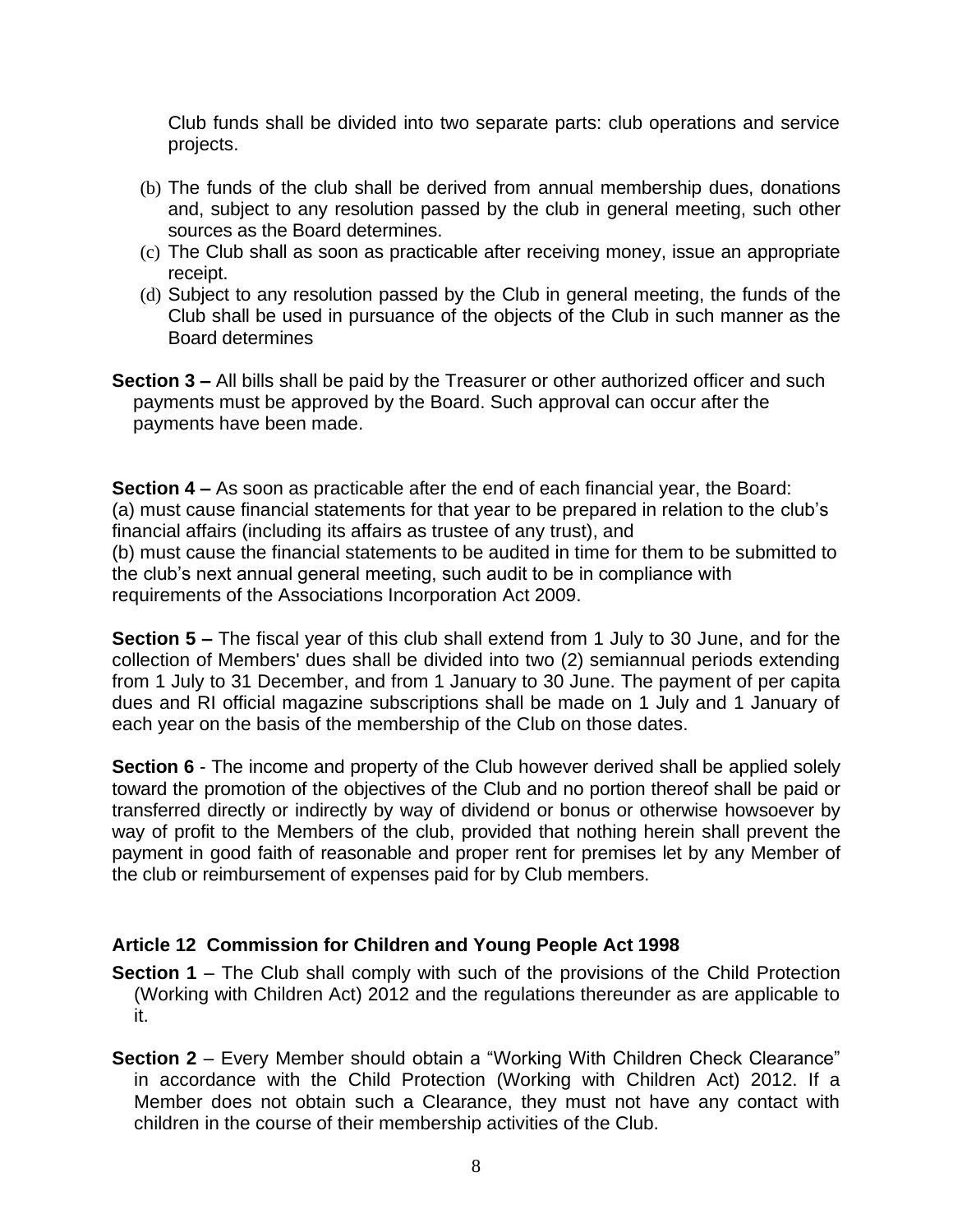#### **Article 13 Insurance**

**Section 1** - The Club shall effect and maintain insurance in accordance with the Australian Rotary National Insurance Program.

**Section 2** - In addition to the insurance required under Section 1 of this Rule, the Club may effect and maintain other insurance.

## **Article 14 Charitable Fundraising Act 1991**

**Section 1** - This Article applies whilst the Club holds a fundraising authority under the Charitable Fundraising Act, 1991.

**Section 2** - The Club shall comply with such of the provisions of the Charitable Fundraising Act, 1991 and the regulations thereunder as are applicable to it.

**Section 3** - A member of the Board shall not be appointed to any salaried office of the Club or any office of the Club paid by fees and no remuneration or other benefit in money or money's worth shall be given by the Club to any member of the Board except:

a. repayment of out-of-pocket expenses; and

b. interest at a rate not exceeding interest at the rate for the time being which is or would be charged by the Club's bankers for money lent to the Club; or

c. payment pursuant to a contract authorized by the Board in the absence of the Board member.

**Section 4** - In the event of the Club having a membership of less than five persons then the Club shall be dissolved in accordance with Article 18 hereunder. Upon any winding up or dissolution under Article 21 any Rotary Club to which any property is given or transferred shall be the holder of a fundraising authority under the Charitable Fundraising Act, 1991.

## **Article 15 Method of Electing Members**

**Section 1 –** The name of a prospective member, proposed by an active member of the club, shall be submitted to the Board in writing, through the Secretary. A transferring or former member of another club may be proposed to active membership by the former club. The proposal shall be kept confidential except as otherwise provided in this procedure.

**Section 2 –** The Board shall ensure that the proposal meets all the classification and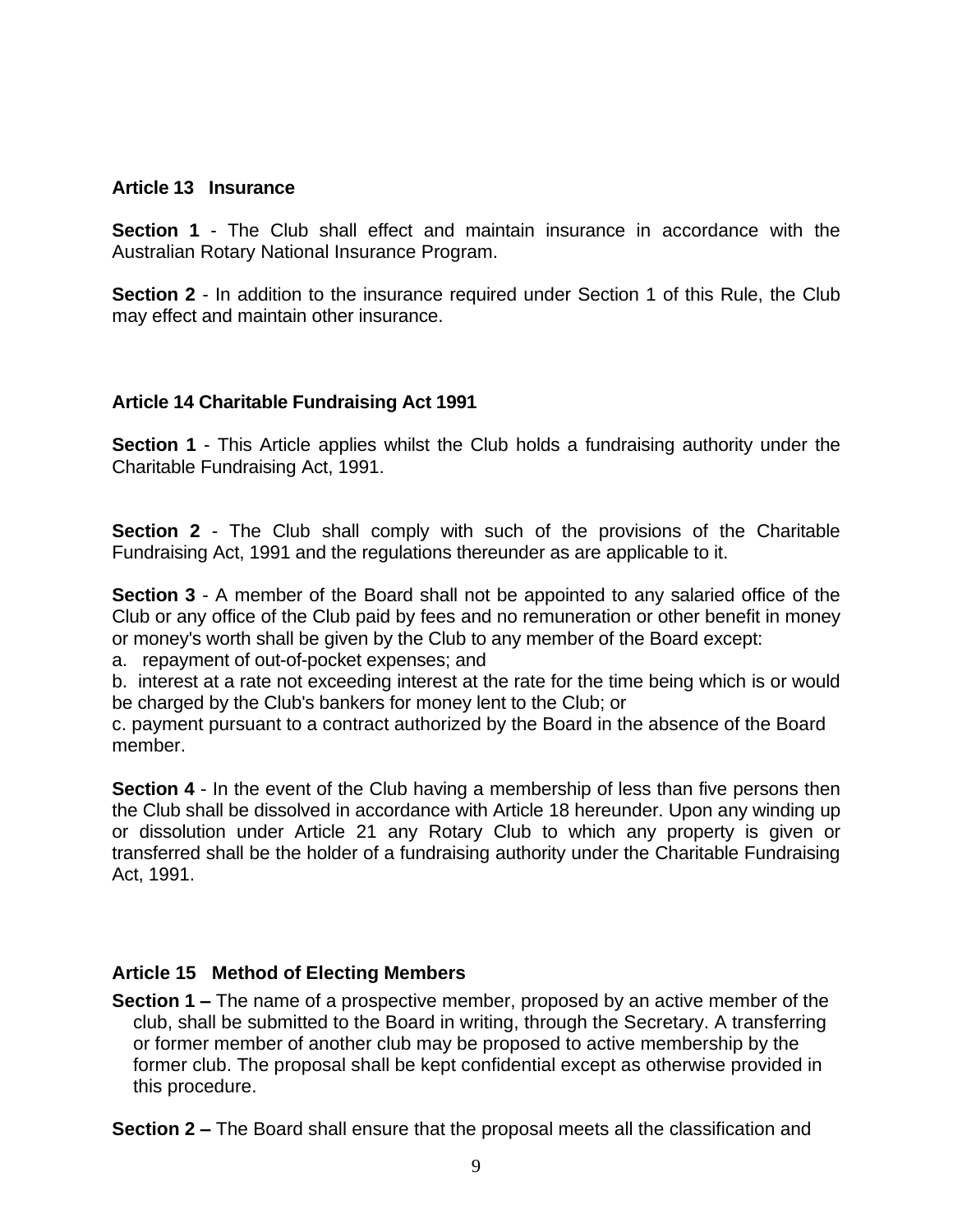membership requirements of the standard Rotary club constitution.

- **Section 3 –** The Board shall approve or disapprove the proposal within 30 days of its submission. If approved, the Board shall notify the Club Members on a confidential basis through the Secretary of its decision.
- **Section 4 -** If no written objection to the proposal, stating reasons, is received by the Board from any Member (other than honorary) of the Club within seven (7) days following publication of information about the prospective member, that person shall be informed of the purposes of Rotary and of the privileges and responsibilities of membership, following which the prospective member shall be requested to sign the membership proposal form and shall be considered to be elected to membership.
- **Section 5 –** If any such objection has been filed with the board within seven (7) days, the Board shall vote on this matter at its next meeting. If the nomination is approved despite the objection, the procedure set out in Section 4 above will be followed.
- **Section 6 –** Following the election of a new Member, the President shall arrange for the new Member's induction, membership card, and new member Rotary literature. In addition, the President or Secretary will report the new member information to RI and the President will assign another Member to assist with the new Member's assimilation to the club as well as assign the new Member to a Club committee.

**Section 7** – Every new Member will be encouraged to attend the Rotary Leadership Institute.The Board may make provision for the Club to meet the fees of such attendance.

**Section 8 –** The Club may elect, in accordance with the standard Rotary club constitution, honorary members proposed by the Board.

**Section 9** – This Club will consider offering associate, corporate, family or other membership types, but such will have to be approved by the Club by way of amendment to these Bylaws.

**Section 10 –** There is no prohibition on a Rotaractor being a member of this Club at the same time as they are a member of a Rotaract Club.

# **Article 16 Resolutions**

The Club shall not consider any resolution or motion to commit the Club on any matter until the Board has considered it. Such resolutions or motions, if offered at a Club meeting, shall be referred to the Board without discussion.

# **Article 17 Order of Business at Ordinary Meetings**

Meeting called to order.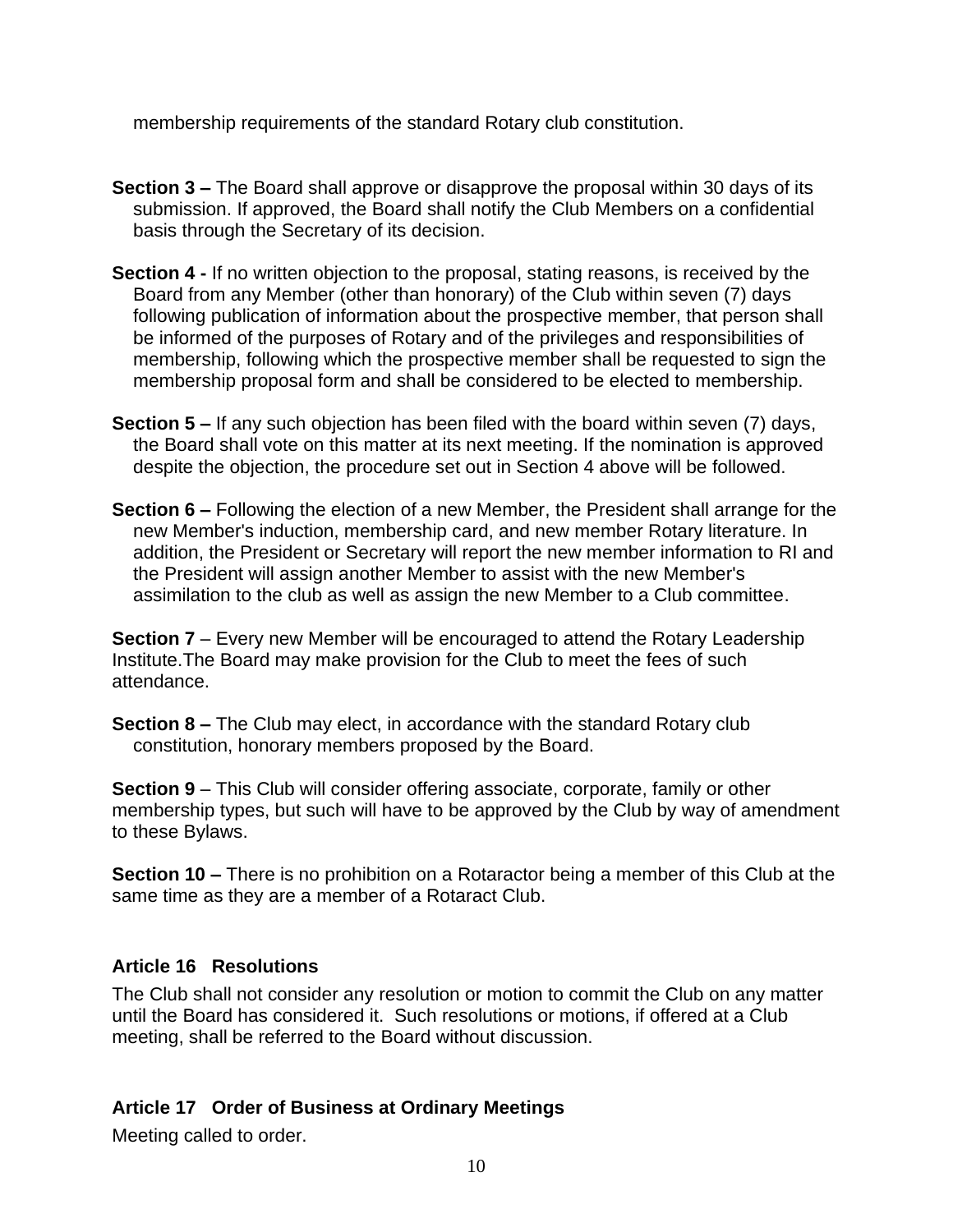Welcome and introduction of visitors. Correspondence, announcements and Rotary information. Committee reports if any. Any unfinished business. Any new business. Sergeant – at - arms Address or other program features. Closure and advice of next meeting.

## **Article 18 Procedure at General Meetings**

## **Section 1** - **Annual General Meetings**:

In addition to any other business which may be transacted at an annual general meeting, the business of an annual general meeting shall be:

- (a) to confirm the minutes of the last preceding annual general meeting and any special general meeting held since that meeting;
- (b) to receive from the Board, reports upon the activities of the Club during the last preceding financial year;
- (c) to elect the President- Elect and Directors of the Club in accordance with Article 3 of these bylaws;
- (d) to receive and consider the financial statements and audit report as required by Article 11 Section 4 above.

## **Section 2** - **Notice of special resolutions:**

Where the nature of the business proposed to be dealt with at a general meeting requires a special resolution of the club, the Secretary shall, at least 21 days before the date fixed for the holding of the general meeting, cause notice to be placed in the club bulletin, specifying the place, date and time of the meeting, and the resolution(s) proposed to be put.

## **Section 3** - **Special Resolutions:**

A resolution of the Club is a special resolution if:

- (a) it is passed by a majority which comprises not less than three-quarters of such Members of the Club as, being entitled under these bylaws so to do, vote in person at a general meeting of which not less than 21 days' notice specifying the intention to propose the resolution as a special resolution was given in accordance with these bylaws: or
- (b) where it is made to appear to the Commissioner for Fair Trading that it is not possible or practicable for the resolution to be passed in the manner specified in paragraph (a) - the resolution is passed in a manner specified by the Commissioner.

## **Section 4** – **Quorum:**

If within half an hour of the appointed time for the commencement of a general meeting a quorum is not present, the meeting shall stand adjourned to the same day in the following